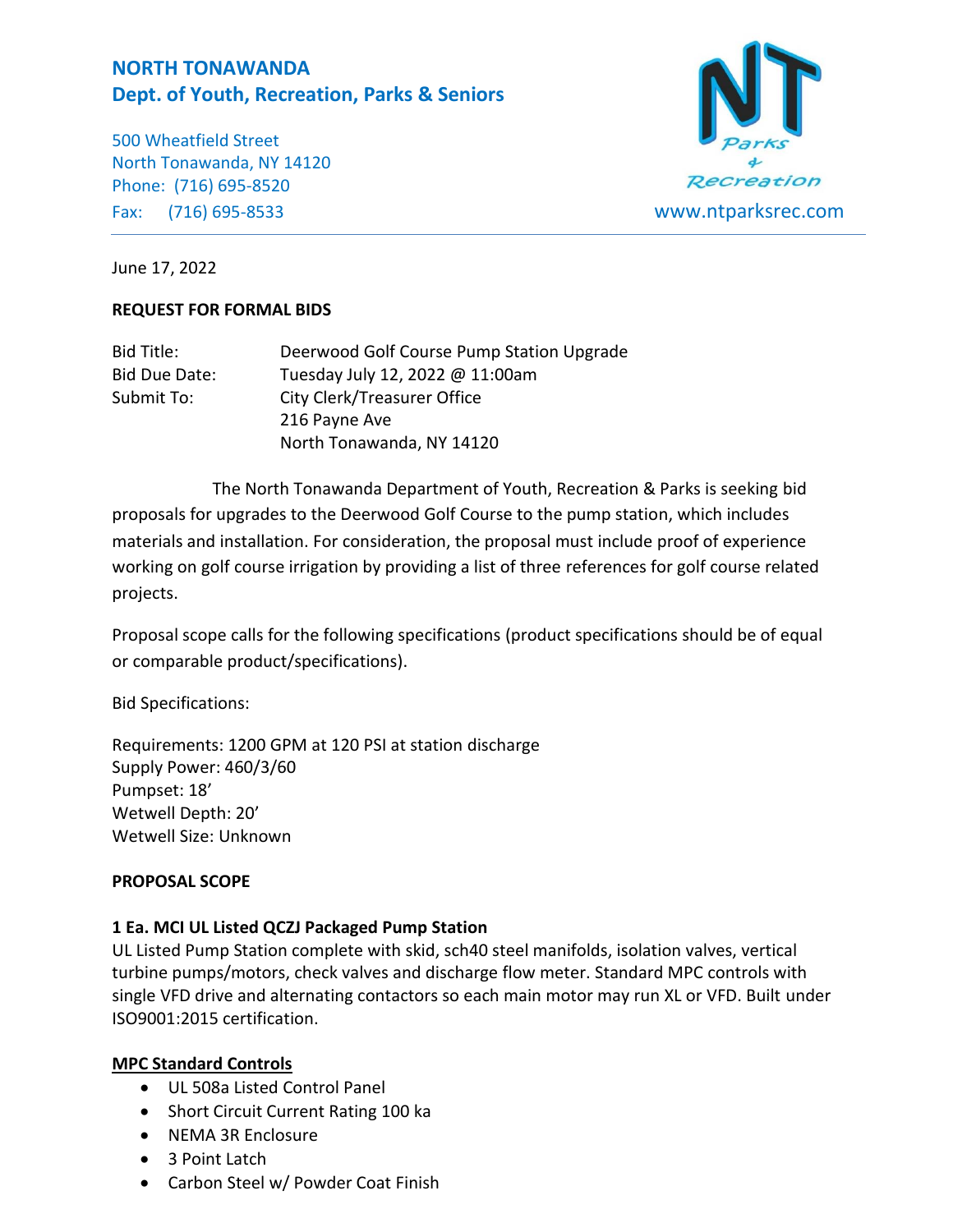- UL Listed heat exchanger
- 200-amp Main Fused Disconnect
- Type 1 Surge Protection w/status indicators
- Incoming Line Phase Monitor w/primary fusing
- PM Pump 5 HP
- Class J fuses/block per contactor
- AB Contactor w/1 AB SS OL per motor

# **3 Ea. Main Pump 40 HP**

- 1 Ea. 40HP Danfoss Aqua Drive w/high speed JKS fuse protection
- 3 ½% DC Input Link Reactor
- Door Mounted Keypad
- DTW-272 40HP 6 Year Warranty on Danfoss VFD which includes coverage against damages from momentary line or load anomalies such as lightning strikes.
- Class J fuses/block per contactor
- AB Interlocked Contactors w/1 AB SS OL per main motor
- AB compactlogix PLC Platform
- AB 10" Panelview +7 Color HMI
- Inhand Network Switch with Modem
- AB DC Power Supply
- AB "Full Size" 30 mm N4 Door Devices
- Green Illuminated Switch per pump
- System Switches: System Control, Low Discharge, VSD Bypass, PLC Bypass, Speed Pot and Red Illuminated Fault Push Button
- GFCI Outlet
- Control Power Transformer w/primary/secondary fusing
- Flow Signal Input: Pulse
- Lake Level Controls
- HOA Selector Switch
- PNR & Probes
- Fertigation Relay

Safeties

- Low level shutdown
- Low discharge pressure shutdown
- High discharge pressure shutdown w/auto restart
- VSD fault with auto restart
- Solid State Overload shutdown per motor
- Phase Failure, imbalance and low voltage protection

## Operation Features

- Lamp Test Function
- Automatic alternation of pumps based on least run time
- Intelligent Slow Ramp feature for automatic line fill
- VFD Bypass
- 10" Color Touch screen interface
- 3 Year Flow Total Logging Day/Week/Month/Year
- Pump Run Times
- Event Log
- Flow and Station Trending
- Assignable I/O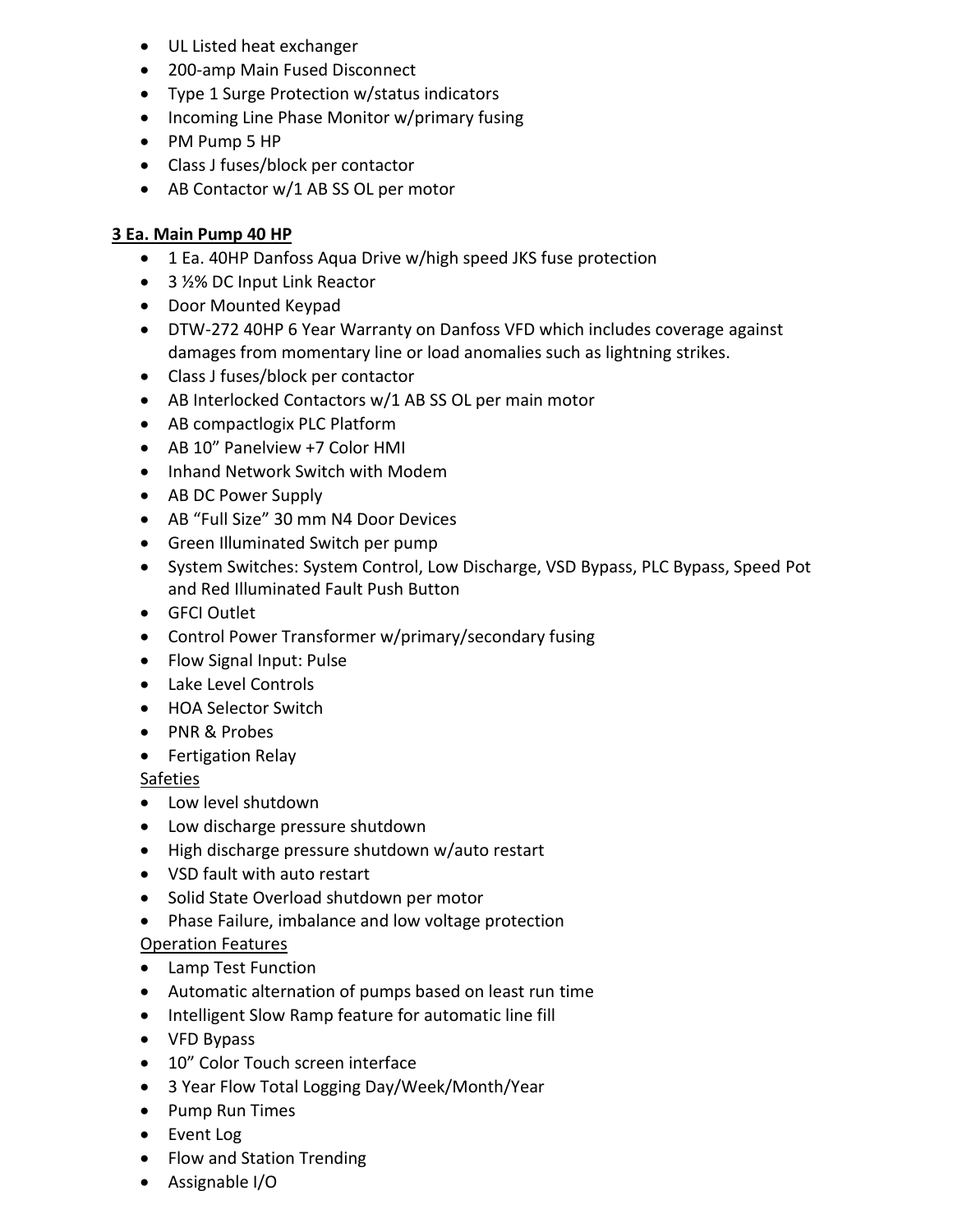- MPC Remote Cell Monitoring w/1 Year Activation
- Remote pump station disable feature from any smart device or PC
- Factory support remote access to PLC/HMI and VFD for programming and troubleshooting
- nSite, MCI's Cloud Based Solution NO SUBSCRIPTION FEE
- Scheduled monthly email with flow report in Excel format
- Access to one full year of pressure, flow, alarms and event data

## Alert Notifications

- Manage maintenance due dates for all aspects of maintenance on your pumping Station
- Warning light, display message and email alert when due.
- Monitor and report irregular operation of irrigation system, pump system and filter system.

## Instrumentation

- SS Wika Panel Mounted Pressure Transducer 0-250 PSIG
- DI220B Flow sensor
- Durachoice 4" Pipe Mounted Pressure Gauge/s w/316SS isolation ball valve/s

## **Pumps**

- 3 Ea. 40 HP Goulds Model 11RAHC 5STG Vertical Turbine Pumps, (80.20% Efficiency), 9' Pump Length (Unconfirmed), each rated for 400 GPM @ 296'TDH including station losses. To include:
	- o Cast Iron Bowls w/316 Investment cast SS Impellers
	- o 416SS Stainless Steel Shafting
	- o 416SS impeller collets
	- o Water lubricated line shaft bearings with maximum 5 ft. spacing
	- $\circ$  MCI custom leak less packing system designed to prevent water from leaking on the pump skid.
	- o MCI Fusion Bonded Epoxy coated internal/external Fabricated Steel Discharge Heads
	- o Threaded Carbon Steel Column pipe, Standard wall thickness, 5' ft. sections.
	- o Stainless Steel Pump Strainer
	- o 40 HP, 1800 RPM, 460/3/60, premium efficient, Vertical Hollow Shaft Motors with motor space heaters and non-reverse ratchets.
- 1 Ea., PM, 5 HP Submersible SS Pump & Motor. With 2" Fusion Bonded Epoxy Coated pump head and 304SS discharge threaded column pipe.

## **Isolation Valves**

- 6" Bray 31H NSF61 Certified Station Discharge isolation butterfly valve w/lever operator, 316SS disc and EPDM elastomers, fusion bonded body, rated for 250PSI.
- 2" and 6" Anvil Gruvlok Pump Isolation Valves with lever actuator.
- 2" and 6" Pump silent wafer check valves coated with fusion bonded epoxy and SS disc.
- 316SS threaded ball valves, 1.5" and below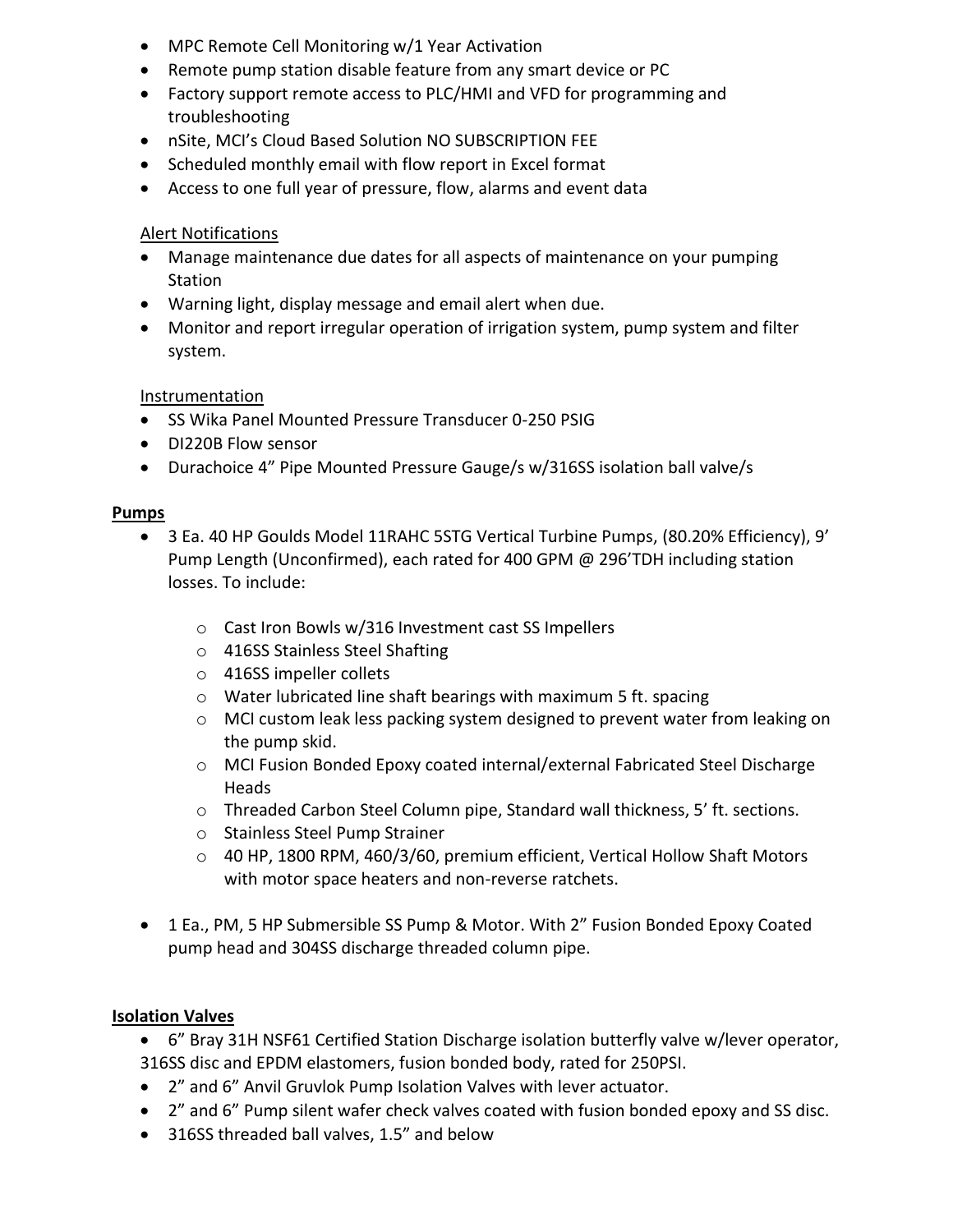# **Relief Valves Standard**

- Fusion Bonded Epoxy Inside/Out w/ Bronze Trim
- ClaVal 50-01 3" Station pressure relief valve with bronze trim, piped to wetwell with Discharge isolation butterfly valve w/lever operator, SS disc and EPDM elastomers, fusion bonded body.

# **Skid**

- 6" Structural skid system
- Integral Wet Well Access Hatch(s)
- Steel Grit blasting to SSPC-10 of station structural steel.
- PPG Enviracryl Zinc epoxy powder coat Primer
- Poly Powder coated non-skid paint system

# **Piping**

- Steel Grit blasting to SSPC-6 of station piping.
- NSF61 fusion bonded epoxy powder coating of all piping 2" and above internal and externally.
- Piping 2" and below to be 304SS
- Hose Bibb connection
- $\frac{3}{4}$ " TOL's

# **Warranties**

- 6-year warranty on Variable frequency drive (Includes lightning damage coverage and labor to replace)
- 6 Year Warranty on ALL COMPONENTS IN ELECTRICAL PANEL, Inclusive of power related damage such as lightning.

# **Installation**

- Include removal of old pumps and equipment
- Installation of new pumps and equipment including:
	- o Loading
	- o Setting in place
	- o Wiring of all motors & controls
	- o Final wiring from building disconnect to new pump station control panel

# **Pricing should include**:

• Freight, equipment necessary for install (crane, etc).

## **Bids must be submitted in a sealed envelope by Tuesday July 12, 2022 @ 11:00am to:**

North Tonawanda City Hall Clerk's Office Attn: Golf Course Pump House Upgrade Proposal 216 Payne Ave North Tonawanda, NY 14120

# **Pre-bid meeting:**

To view the current pump house and ask any technical questions regarding the project, a prebid meeting will be held **onsite Tuesday June 28, 2022 @ 11am (***exact pump house location is 83 Old Falls Boulevard, North Tonawanda NY 14120).* All other questions prior to or after prebid meeting can be submitted in written form to [alexd@northtonawanda.org.](mailto:alexd@northtonawanda.org)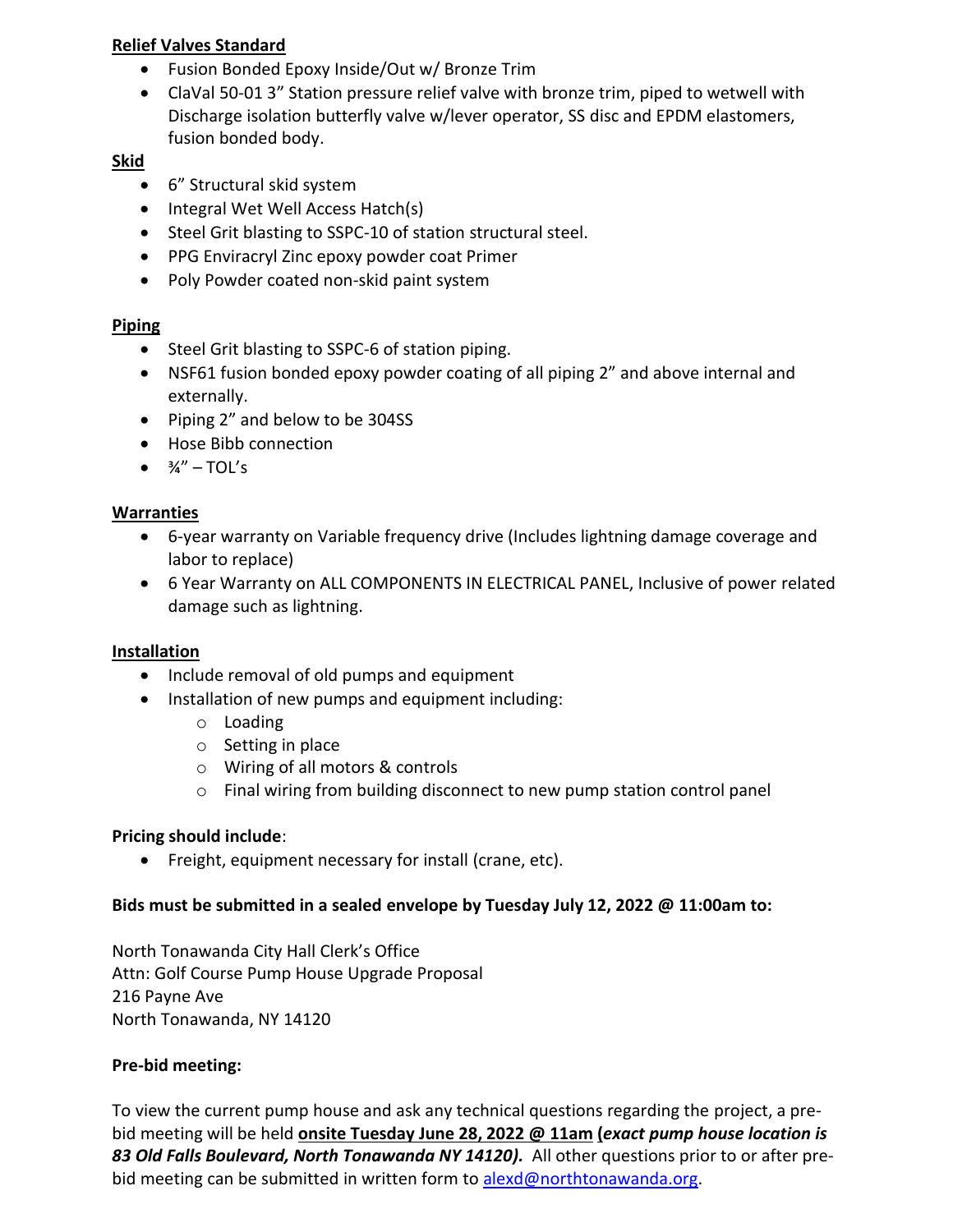#### **NOTICE TO BIDDERS**

All bids shall be submitted to the City Clerk's office in a sealed envelope addressed to the City of North Tonawanda and shall be plainly marked on the outside with the Contractor's name and title of the bid. No bidder may withdraw their bid within sixty (60) days after the opening thereof, but may withdraw it at any time prior to the opening thereof. Bidder must sign the statement of non-collusion in accordance with the Chapter 751 of the Laws of the State of New York.

General Conditions:

## 1. **AWARD OF BID**:

It is mutually understood and agreed by and between the Director of Youth, Recreation & Parks and the Bidder that the Director may make his award. The Director reserves the right to not award an item due to fiscal limitations.

### 2. **FAITHFUL PERFORMANCE**:

If the aggregate amount of the Contract awarded to any one bidder is more than \$1,000.00 the City of North Tonawanda will require the successful Bidder to execute a Performance Bond with corporate security to be approved by the City of North Tonawanda for the full amount of the Contract.

### 3. **DEFINITION OF TERMS**:

The singular, as used herein, shall include the plural, the masculine shall include the feminine and neuter; the "Articles" shall include supplies materials and equipment and all incidental work and labor, if the same is contemplated in these specifications. Where the term, "Director" is used, it shall be taken to mean the Director of Youth, Recreation & Parks, or his authorized representative. The term "Dept" will mean the North Tonawanda Dept. of Youth, Recreation & Parks.

#### 4. **BRAND NAMES, CATALOG REFERENCES, ALTERNATIVES**:

Where brand name or catalog reference is included in the specifications, it shall be interpreted to mean that the proprietary product or equal shall be approved and is not intended to limit competition. If item bid is not the particular brand name product, Bidder shall state in his Bid what he is bidding on as an equal, or as an alternate. Catalog cuts and descriptive material shall accompany the bid. In all cases, final judgement as to whether or not an item meets the specifications rests with the Engineer.

## 5. **PROVISION OF LIST OF REFERENCES**:

Vendor shall provide a list of references and project descriptions for projects that indicate the Vendor's qualifications and ability to successfully complete and provide the play device specified. Note: A minimum of three golf course related irrigation projects should be highlighted with references.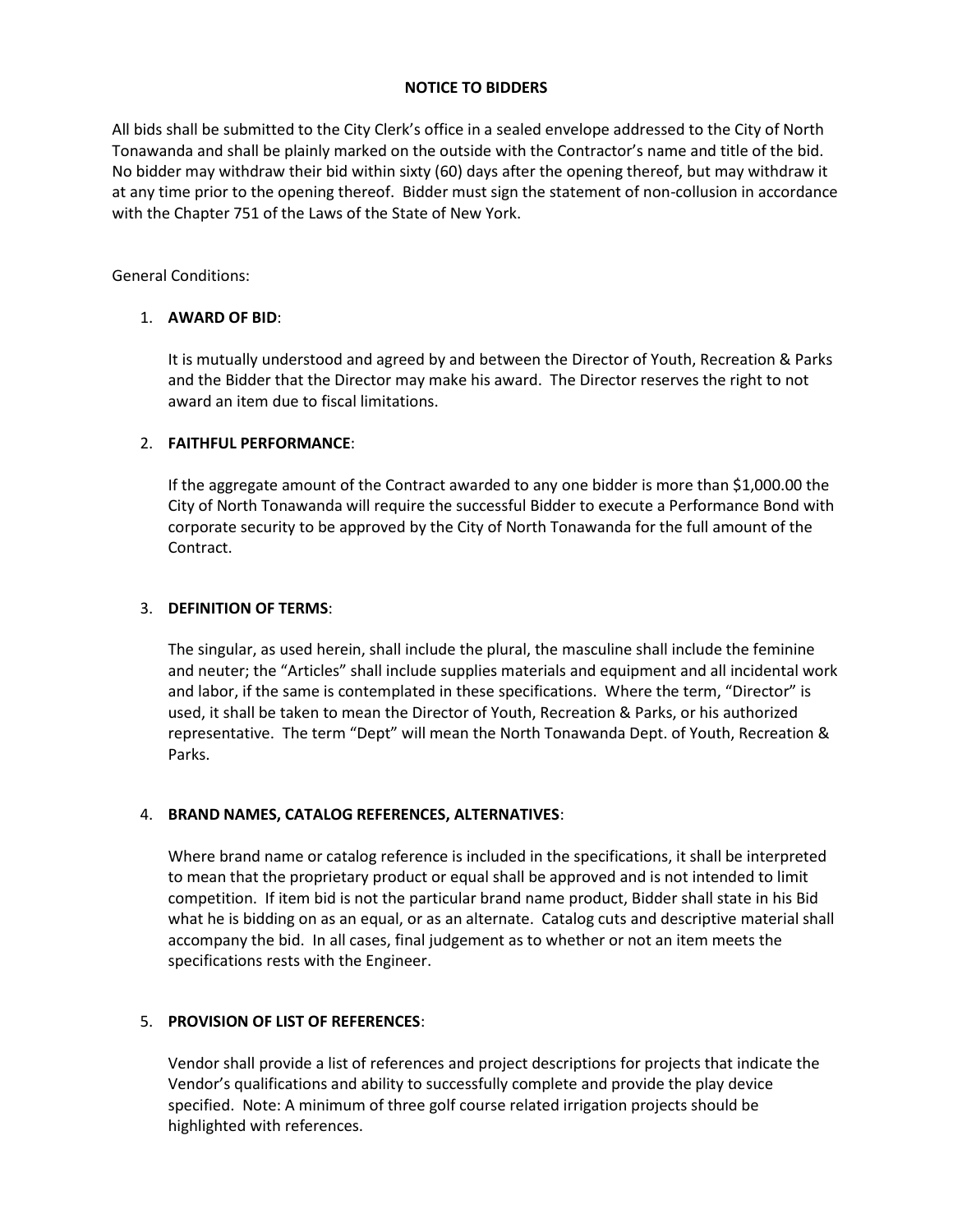- 6. **PRICING**: All bids shall be lump sum unit prices including material and installation. Prices must be firm for at least 120 days and without escalator clause.
- 7. **TAXES:** No charge will be allowed for Federal, State or Municipal Sales and Excise Taxes, from which the City of North Tonawanda is exempt. The price bid shall be net and shall not include the amount of any such tax. Exemption Certificates will be furnished upon request of the successful bidder.
- 8. **WARRANTY:** The successful Bidder shall guarantee his installation work for a period of at least one year against faulty construction and/or inferior materials. Any apparent defect or hazard caused by negligence or defective workmanship on the part of the successful Bidder shall be corrected immediately or as soon as feasible upon notice from the City of North Tonawanda.

#### 9. **PAYMENTS**:

A. The CITY agrees to compensate CONTRACTOR for the provision of all goods and services set forth in the Request for Proposals and as stated in CONTRACTOR's Proposal

B. Services undertaken or expenses incurred that exceed the amount set forth in this Contract without prior written authorization from the CITY shall be the sole liability of CONTRACTOR.

C. CONTRACTOR waives consequential or incidental damages for claims, disputes or other matters in question arising out of or relating to this Contract.

D. In order for both parties herein to close their books and records, CONTRACTOR will clearly state "final invoice" on CONTRACTOR's final/last billing to the CITY. This certifies that all goods have been provided and services performed and all charges have been invoiced to the CITY. Since this account will thereupon be closed, any and other further charges if not properly included in this final invoice are waived by CONTRACTOR. The CITY will not be liable for any invoice from CONTRACTOR submitted thirty (30) days after the provision of the required goods and services.

E. If the CITY disputes any invoice or part of an invoice, CITY shall notify CONTRACTOR of such dispute within fifteen (15) days of receipt of the invoice. CITY reserves the right to offset, reduce or withhold any payment to CONTRACTOR in accordance with the terms and conditions of this Contract.

- 10. **QUALIFICATIONS OF BIDDER:** The Director may make any investigation he deems necessary to determine the ability of the Bidder to meet the terms of the specifications covered by this Contract. The Bidder shall furnish all such information and data for this purpose as the City of North Tonawanda may request.
- 11. **CONFLICT OF INTEREST**: Each Bidder must state that no officer or employee of the Dept. is directly or indirectly interested in the proposal.
- 12. **OBLIGATIONS OF SUCCESSFUL BIDDERS**: The Bidder agrees if awarded the Contract to furnish and deliver the said rehabilitation at such time, and to such place, and in such quantities as herein specified and that the articles shall be new and in good condition, and shall be subject to inspection and approval by the City.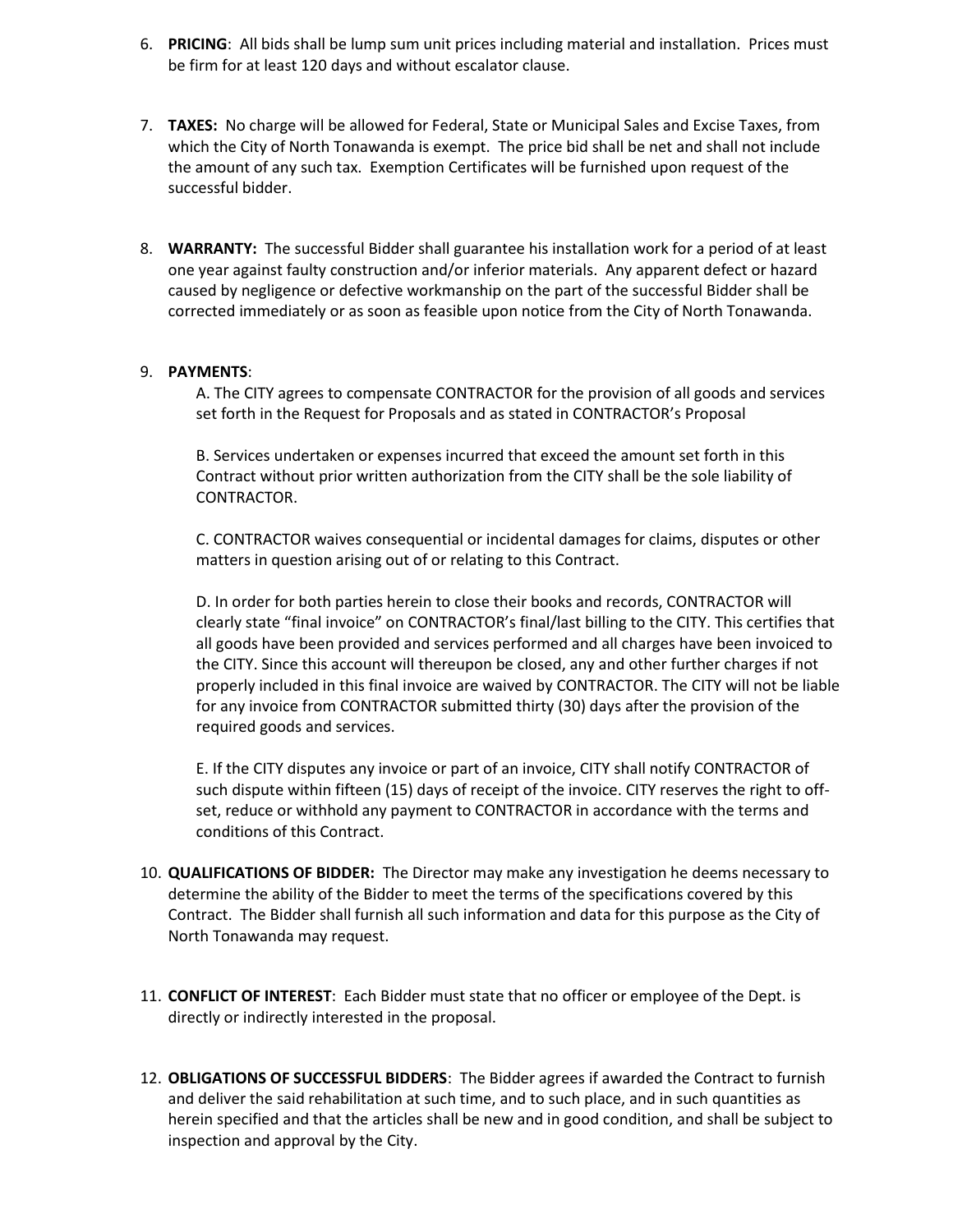In the event that the successful Bidder shall neglect or refuse to furnish and deliver said device, or any part thereof, as provided in these specifications, or to replace any which are rejected, as stated in the preceding paragraph, then the Director may purchase such device, in conformity with this Contract, from such party or parties, in such quantities and in such manner as it shall select at the expense of the successful Bidder, or may cancel this contract reserving to itself, nevertheless, all rights for damages which may be incurred by the City of North Tonawanda.

The Bidder agrees that if he is awarded the Contract, he will not assign, transfer or sublet it, unless specific permission to do so is granted, in writing, by the City of North Tonawanda, nor will he assign in whole or in part any rights or privileges which may accrue to him under the terms of the Contract or any money which may become due to him thereafter.

The Bidder further agrees that, if awarded the Contract under theses specifications, he will indemnify and save harmless the City of North Tonawanda from all suits and actions of every nature and description brought against them, or any of them, growing out of any Contract or Contracts, written or verbal, entered into between the City of North Tonawanda and the successful Bidder, and further, that upon awarding the Contract to the successful Bidder in accordance with these specifications, this agreement of indemnification shall automatically become effective.

#### 13. **PART OF PROPOSAL**:

These General Conditions are to be considered an integral part of all proposals.

#### 14. **INSURANCE**:

The Contractor shall take out and maintain during the life of this Contract such Public Liability and Property Damage insurance as shall protect him and any subcontractor performing work covered by this Contract, from claims for damages, for personal injury, including accidental death, as well as from claims for property damage, which may arise from operations under this Contract whether such operations be by himself or by any subcontractor or by anyone directly or indirectly employed by either of them and the amounts of such shall be as follows.

Public Liability Insurance in the amount not less than \$1,000,000 per occurrence, \$3,000,000 general aggregate.

Insurance Coverage for Owner- The Contractor shall procure and shall maintain during the life of the Contract, insurance and bonds for the benefit of the Owner, its agents, including the Engineer, surveyors and inspectors, protective public liability and property damage insurance with limits of not less than \$1,000,000 covering the liability for damages imposed by law upon Owner or its representative or agents with respect to all operations under the agreement with the Contractor or subcontractors, which must include within its coverage omissions and supervisory acts of the employees or agents of the insured and/or of the agents, engineers, inspectors or employees of this municipality or the City of North Tonawanda Dept. of Youth Recreation \* Parks of public utility which may have granted permits in connection with the work. Owner and agents shall be specifically named on said policy. Proof of carriage if required insurance shall be furnished to the Owner.

#### 15. **NON-DISCRIMINATION REQUIREMENTS**:

Consistent with federal and state anti-discrimination provisions, the vendor agrees not to discriminate against any employee or supplier on the basis of race, creed, color, disability, sex or national origin; or against any applicant for the employment on the basis of race, creed, color, disability or national origin.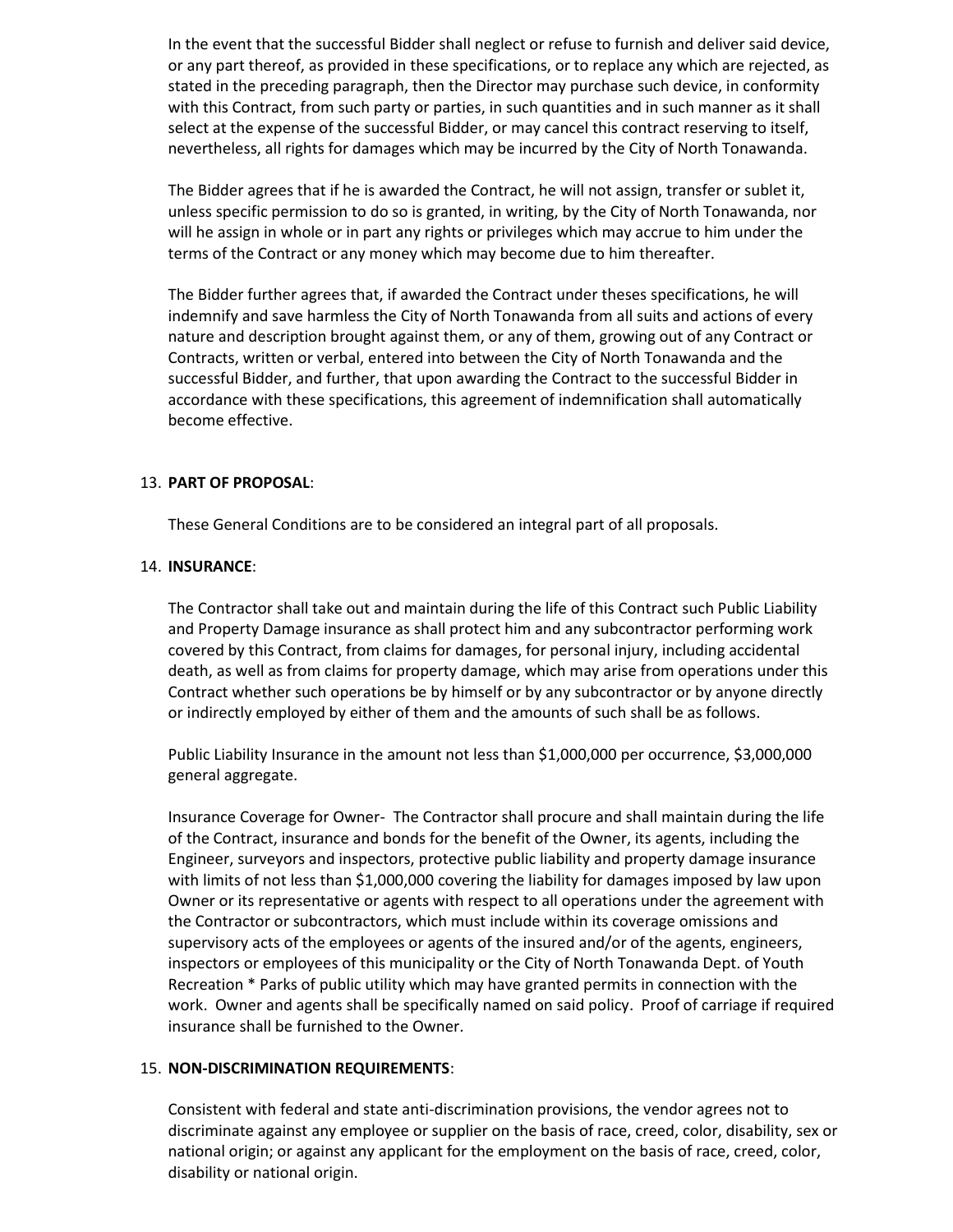#### **GENERAL MATERIAL AND INSTALLATION GUIDELINES**

- 1. The bid quote should include both the cost of materials and installation as specified.
- 2. A written award notice will be forwarded by the Director of the Department of Youth, Recreation & Parks following the Bid Opening. The contract order will be officially awarded at the following Common Council Meeting.
- 3. All areas affected by the work must be returned to their original condition and approved by Dept.
- 4. Additional questions regarding the project may be obtained from the Director, Alex Domaradzki at 695-8520 x5500, email[: alexd@northtonawanda.org](mailto:alexd@northtonawanda.org)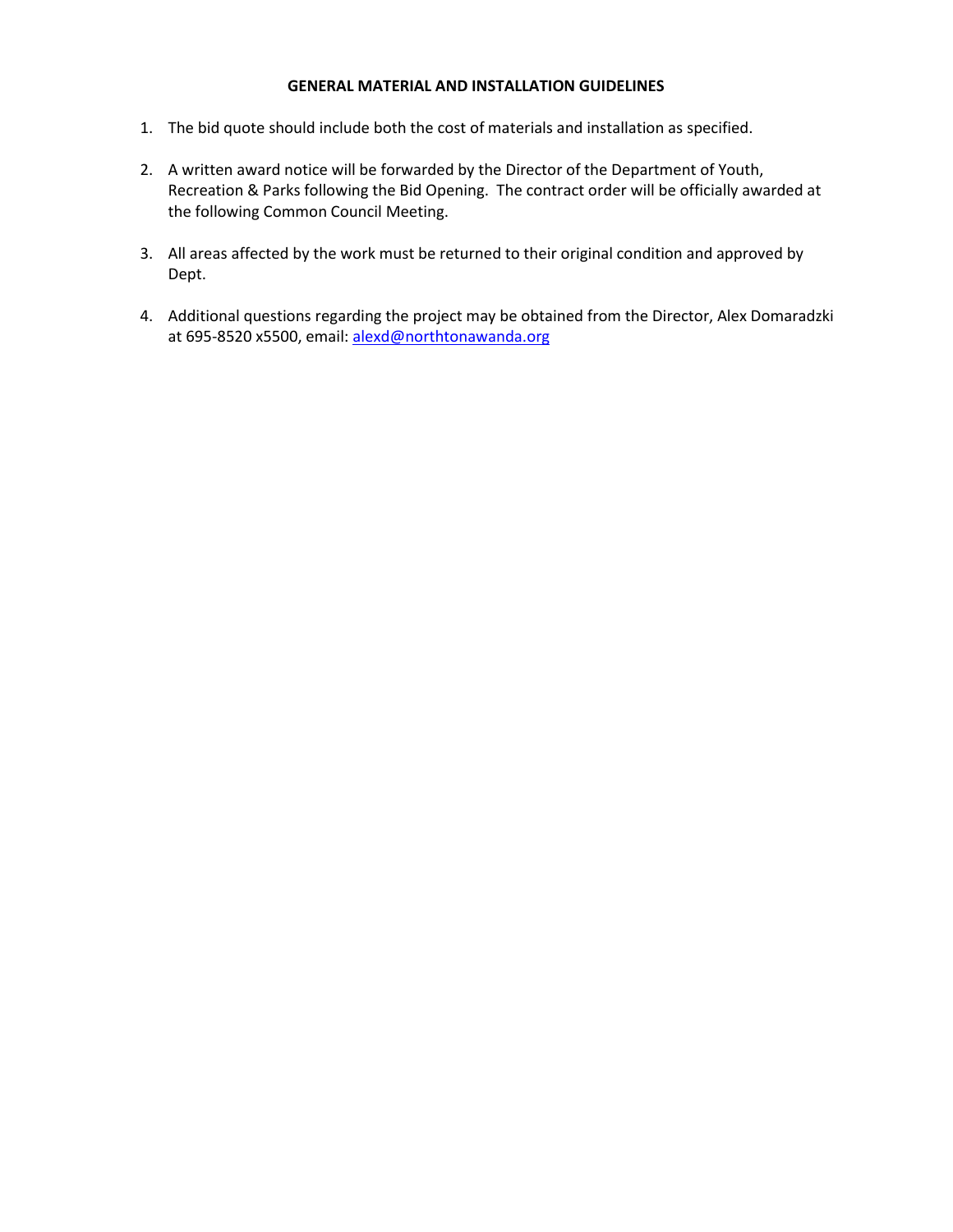### **BID PROPOSAL DEERWOOD GOLF COURSE PUMP STATION UPGRADE CITY OF NORTH TONAWANDA, NY 14120**

| <b>JOB TITLE:</b>          | Deerwood Golf Course Pump Station Upgrade                                         |  |
|----------------------------|-----------------------------------------------------------------------------------|--|
| <b>JOB LOCATION:</b>       | 1818 Sweeney Street, North Tonawanda NY 14120                                     |  |
| <b>REQUESTED BY:</b>       | North Tonawanda Department of Youth, Recreation & Parks                           |  |
| <b>BID SPECIFICATIONS:</b> | Proposal based of bid specifications in the bid solicitation. Due by 3pm July 12, |  |
|                            | 2022                                                                              |  |

#### **VENDOR INFORMATION:**

|          | Phone: ___________________    |
|----------|-------------------------------|
| Address: | Contact Name: _______________ |
| Email:   |                               |
|          |                               |

*In your proposal be sure to include the following…*

#### ✓ **REFERENCES:**

Provide job descriptions from relatable golf course projects (minimum 3) completed by your company including date of each project, size of project, work completed, and reference information for contact.

#### ✓ **PROPOSAL DESCRIPTION (INDLUDE ITEMIZED COSTS FOR LABOR & MATERIAL, ETC)**

If company standards differ from the repair and refinish specifications above, please provide a list of recommended procedural work to be expected by your company to complete the project to satisfactory conditions

#### ✓ **PROPOSED JOB TIMELINE:**

Include proposed start date, and earliest potential completion date. Should there be reasons for not being able to meet this deadline (April 1, 2023) please provide details as to the earliest projected finish date.